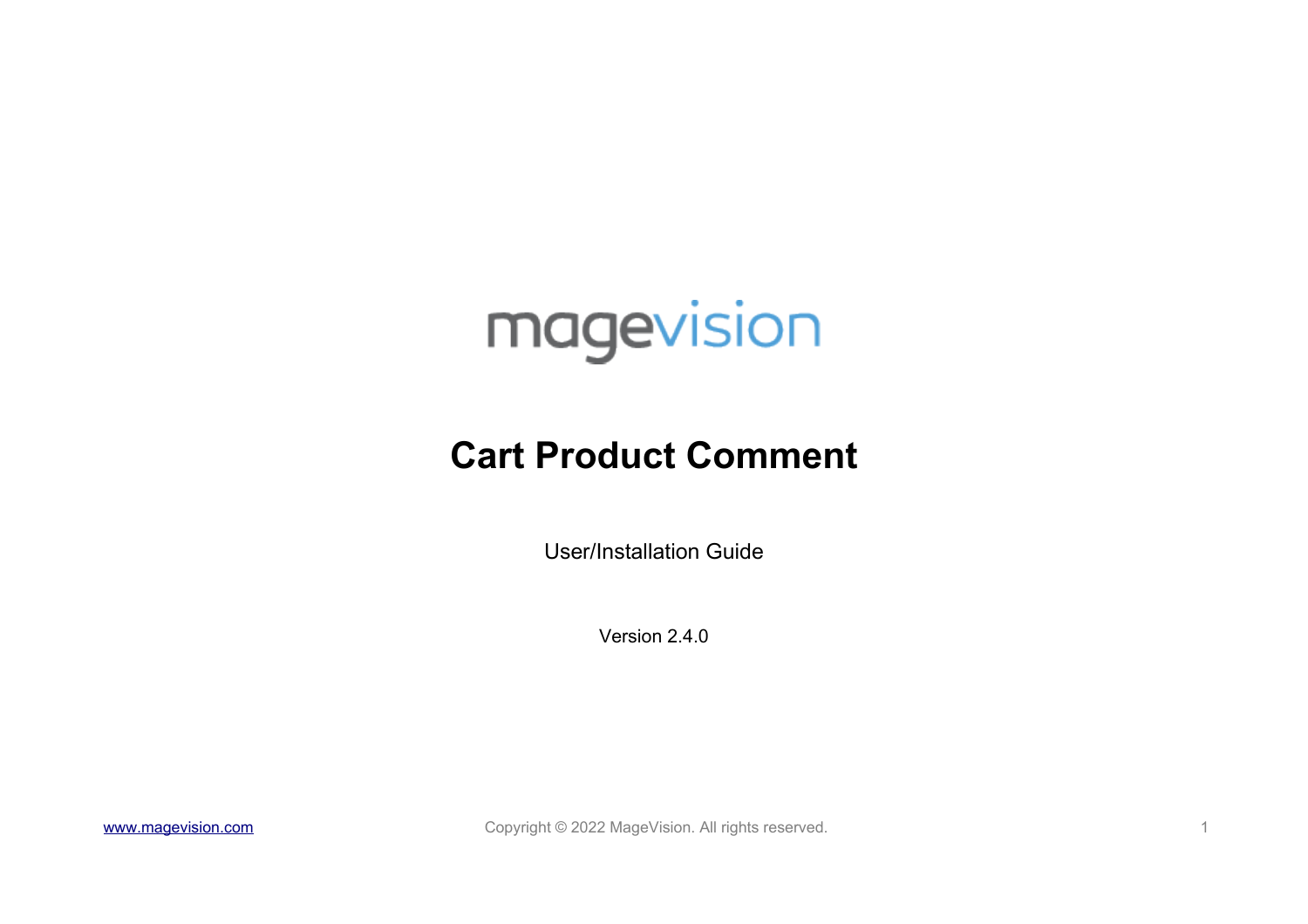# **1. Overview**

The Cart Product Comment extension gives the ability to your customers to leave a comment to each product in cart. Comments are visible on every order in "My Account" and on the order confirmation email for customers and in Magento admin for Admin users. Admin users can view customers' comments and take action if needed. Improve your customers' experience and satisfy your customers the best. A better understanding of your customers' behavior and their needs, will help you to increase your sales and improve your store.

# **2. Key Features**

- Customers can leave a comment to each product in cart
- Comments are visible on every order in "My Account" and on the order confirmation email for customers
- Comments are visible on every order in Magento admin for Admin users
- Admin users can view customers' comments and take action if needed
- Get order item's comment via Magento API
- Improve your customers' experience
- Satisfy your customers the best

# **3. Other Features**

- Developed by a Magento Certified Developer
- Meets Magento standard development practices
- Single License is valid for 1 live Magento installation and unlimited test Magento installations
- Simple installation
- 100% open source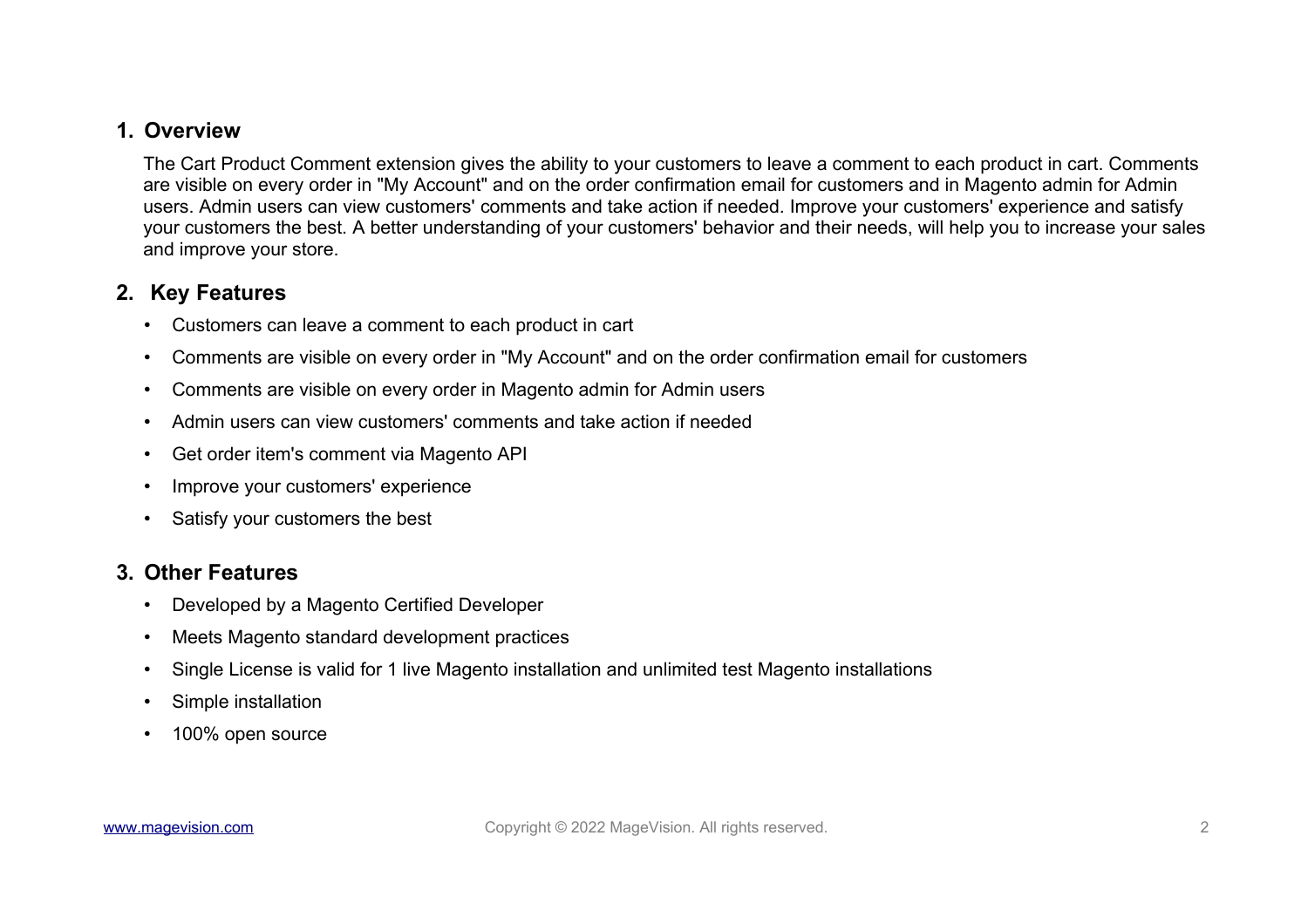# **4. Compatibility**

Magento Community Edition 2.3 – 2.4

# **5. Download the Extension**

- [Sign in](https://www.magevision.com/customer/account/login/) to your account
- Navigate to menu **My Account → My Downloads**
- Find the extension and click to download it
- Extract the downloaded ZIP file in a temporary directory

# **6. Backup your web directory and store database**

Before installing the extension, backup your web directory and store database. All our extensions are tested on clean Magento installations. We can not guarantee of compatibility with third party extensions or customized Magento installations. We recommend to install any extension you obtain from us on a testing Magento installation first and then on a live Magento installation in case of incompatibility with third party extensions.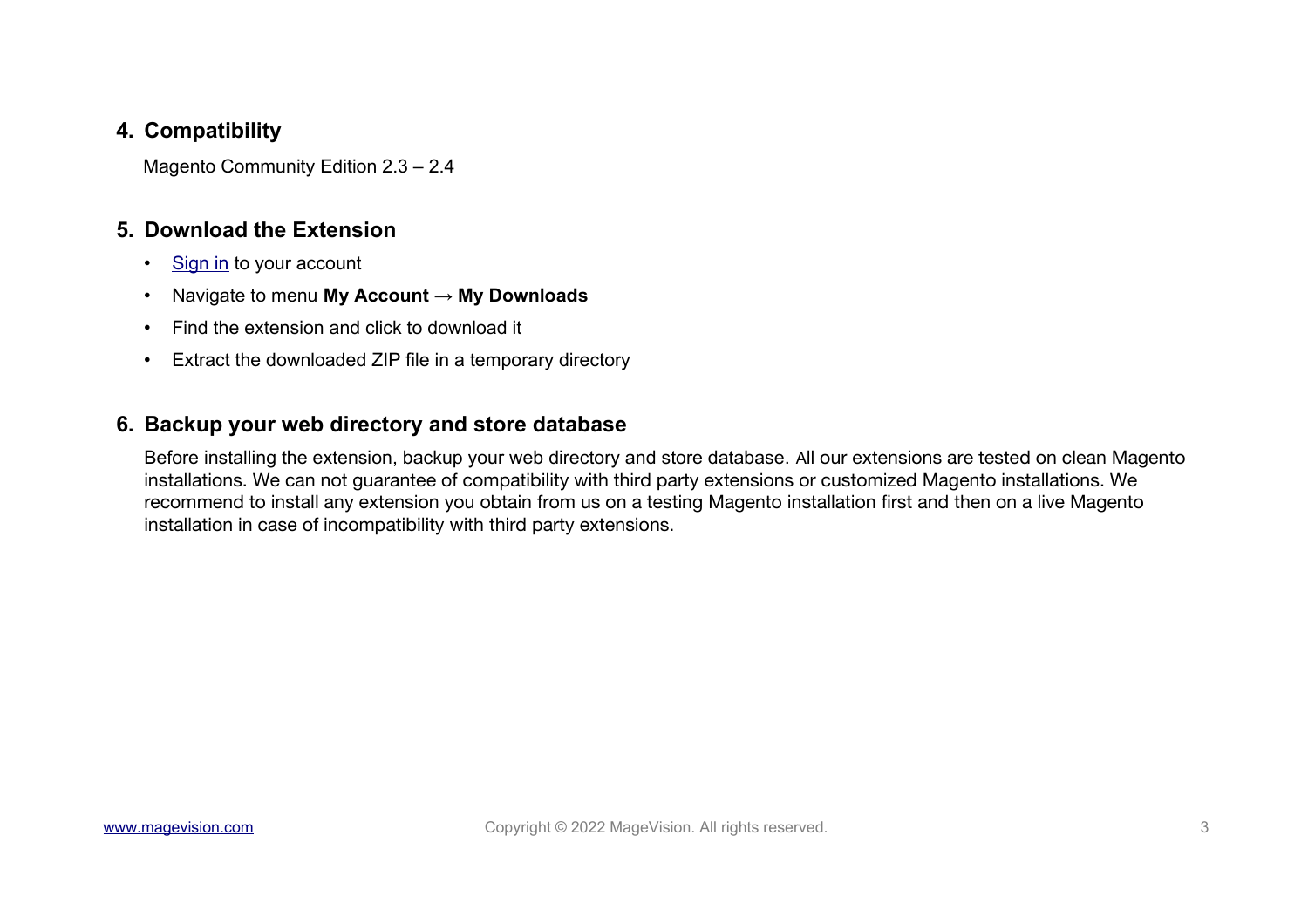# **7. Installing the Extension**

- Upload the extracted folders and files of the extension to base (root) Magento directory. Do not replace the whole folders, but merge them. If you have downloaded the extension from Magento Marketplace, then create the following folder path **app/code/MageVision/CartProductComment** and upload there the extracted folders and files.
- Connect via SSH to your Magento server as, or switch to, the Magento file system owner and run the following commands from the (root) Magento directory:
	- cd path\_to\_the\_magento\_root\_directory
	- php bin/magento maintenance:enable
	- php bin/magento module:enable MageVision\_CartProductComment
	- php bin/magento setup:upgrade
	- php bin/magento setup:di:compile
	- php bin/magento setup: static-content: deploy
	- php bin/magento maintenance: disable
- Log out from Magento admin and log in again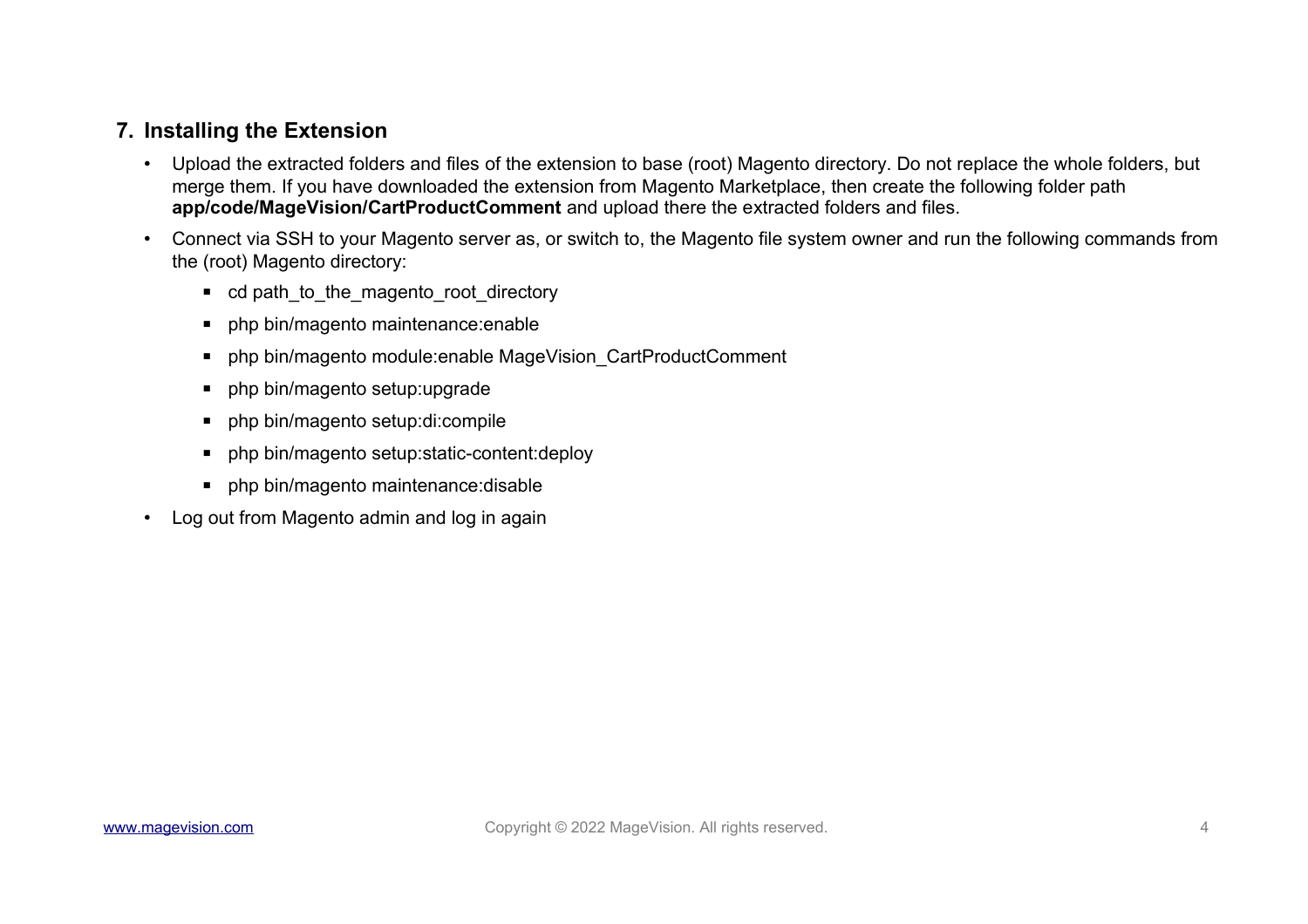#### **8. How to Use**

Navigate to Magento Admin under **Stores → Configuration → MageVision Extensions → Cart Product Comment** to activate the extension. A comment box will be added to each product in cart where customers can leave a comment. After an order is placed, comments are visible on every order in "My Account" and on the order confirmation email for customers and in Magento admin for Admin users.

#### Screenshot Extension's configuration

| $\boldsymbol{\hat{w}}$                   | Configuration                          | Q            | $\blacksquare$ admin $\blacktriangledown$ |     |                           |                    |
|------------------------------------------|----------------------------------------|--------------|-------------------------------------------|-----|---------------------------|--------------------|
| $\mathbf{a}$<br>DASHBOARD<br>\$<br>SALES | <b>Store View:</b><br>Default Config v | $\bullet$    |                                           |     |                           | <b>Save Config</b> |
| Ŵ<br>CATALOG                             | <b>GENERAL</b>                         | $\checkmark$ | General                                   |     |                           | $\odot$            |
| $\frac{2}{N}$<br><b>CUSTOMERS</b>        | CATALOG                                | $\checkmark$ | Enabled<br>[store view]                   | Yes | $\boldsymbol{\mathrm{v}}$ |                    |
| $\blacktriangleright$                    | <b>CUSTOMERS</b>                       | $\checkmark$ | Display Update Button on every Cart       | Yes | $\boldsymbol{\mathrm{v}}$ |                    |
| MARKETING<br>$\blacksquare$              | <b>SALES</b>                           | $\checkmark$ | Item<br>[store view]                      |     |                           |                    |
| CONTENT<br>īk,<br><b>REPORTS</b>         | <b>MAGEVISION EXTENSIONS</b>           | $\wedge$     |                                           |     |                           |                    |
| ▥<br><b>STORES</b>                       | <b>Cart Product Comment</b>            |              |                                           |     |                           |                    |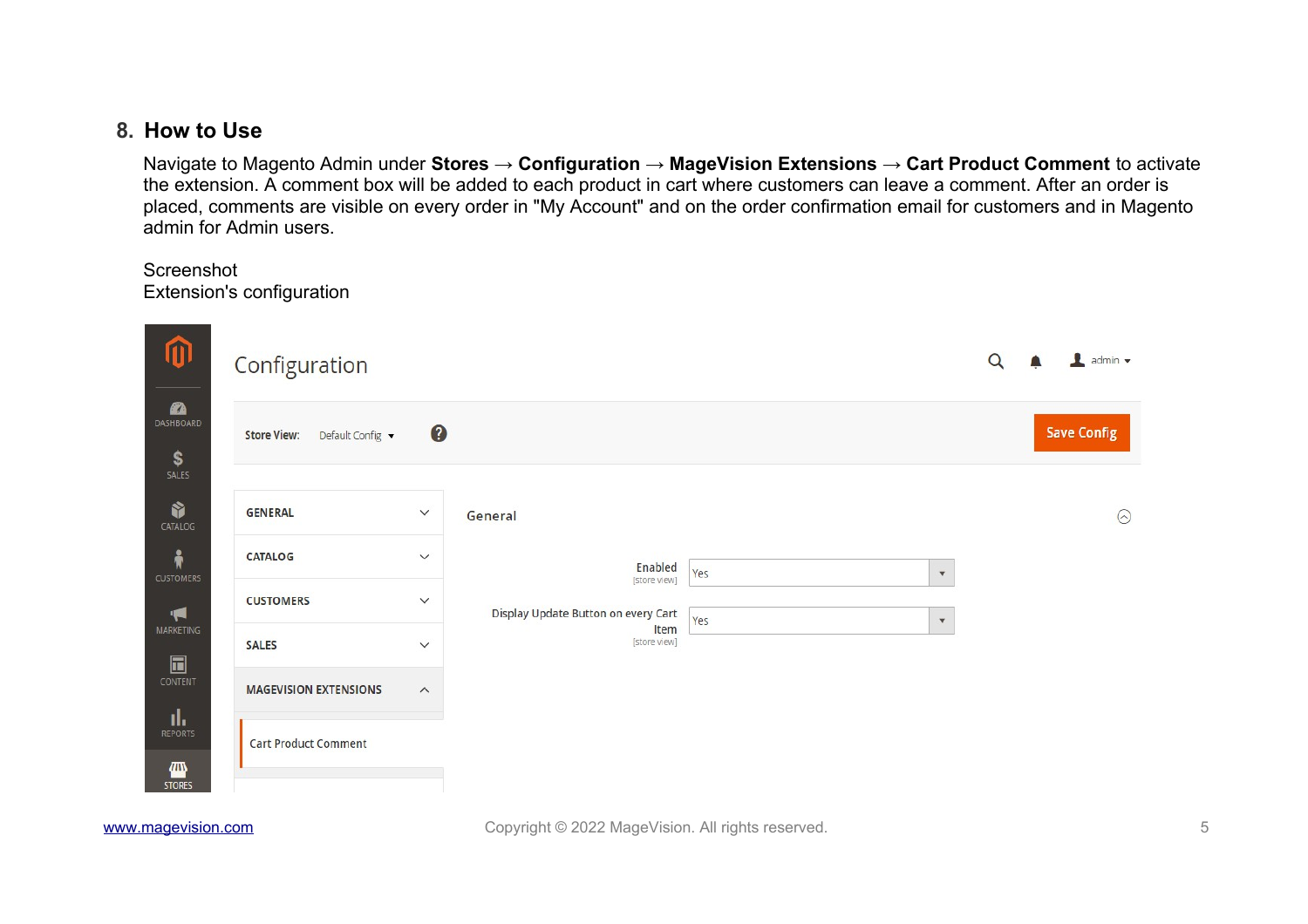#### Screenshot Cart view with update item button

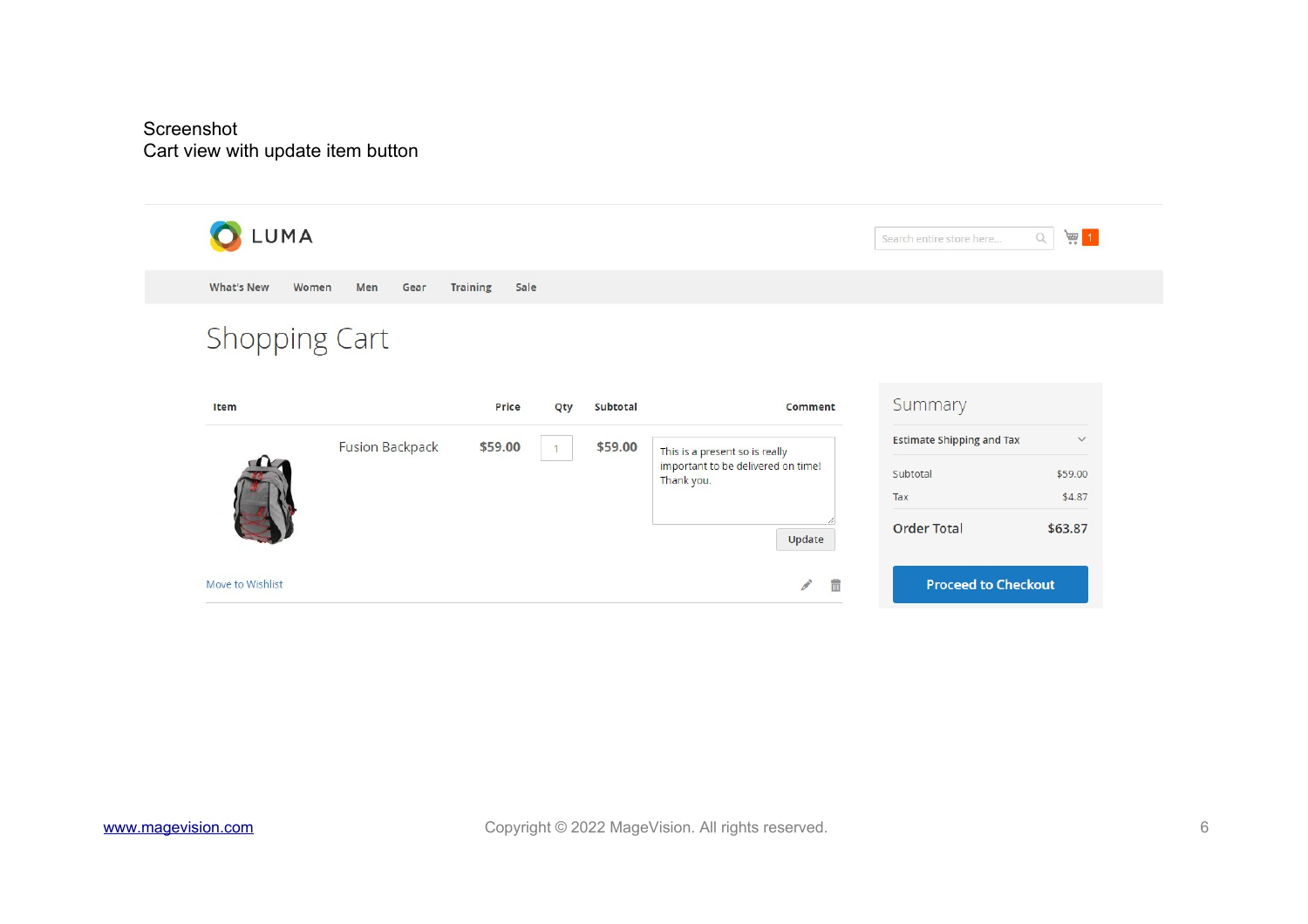#### Screenshot Cart view without update item button

| LUMA                       |                                |         |     |                   |                                              | Search entire store here         | $\frac{1}{2}$<br>$\hbox{\ensuremath{\mathsf{Q}}}$ |
|----------------------------|--------------------------------|---------|-----|-------------------|----------------------------------------------|----------------------------------|---------------------------------------------------|
| <b>What's New</b><br>Women | <b>Training</b><br>Men<br>Gear | Sale    |     |                   |                                              |                                  |                                                   |
| <b>Shopping Cart</b>       |                                |         |     |                   |                                              |                                  |                                                   |
| Item                       |                                | Price   | Qty | Subtotal          | Comment                                      | Summary                          |                                                   |
|                            | <b>Fusion Backpack</b>         | \$59.00 |     | \$59.00           | This is a present so is                      | <b>Estimate Shipping and Tax</b> | $\checkmark$                                      |
|                            |                                |         |     |                   | really important to be<br>delivered on time! | Subtotal                         | \$59.00                                           |
|                            |                                |         |     | Thank you.<br>Tax |                                              | \$0.00                           |                                                   |
|                            |                                |         |     |                   |                                              | <b>Order Total</b>               | \$59.00                                           |
|                            |                                |         |     |                   | Ê<br>$\mathcal{O}^{\circ}$                   | <b>Proceed to Checkout</b>       |                                                   |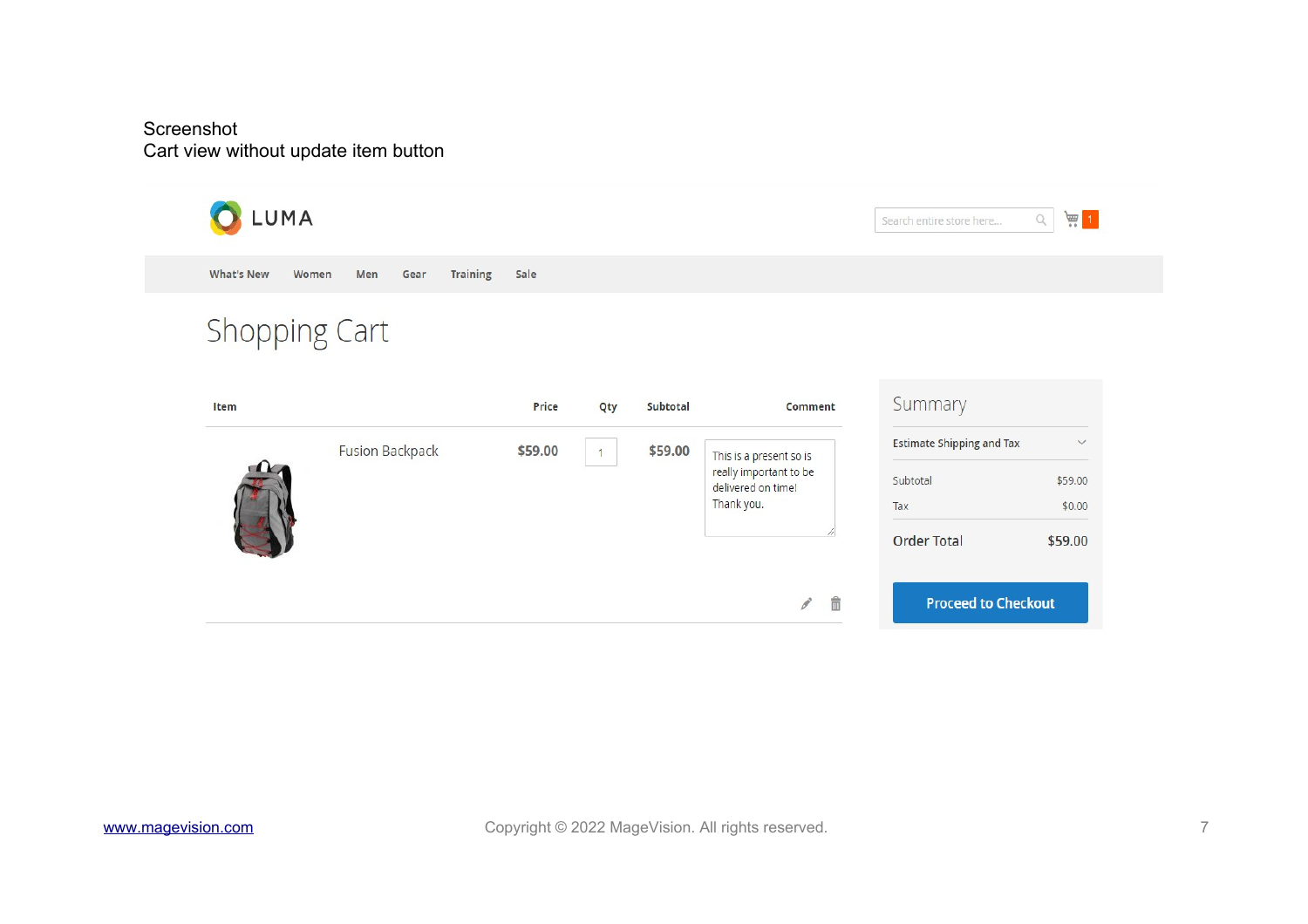#### Screenshot Customer's account order view

| <b>Account Dashboard</b><br><b>Account Information</b><br>Address Book<br><b>My Orders</b><br>My Downloadable Products | Order # 000000020<br>PENDING<br>February 21, 2017<br>Reorder<br>Items Ordered |                       |                  |                                        | <b>Print Order</b>          |
|------------------------------------------------------------------------------------------------------------------------|-------------------------------------------------------------------------------|-----------------------|------------------|----------------------------------------|-----------------------------|
| Newsletter Subscriptions<br>Stored Payment Methods<br>My Product Reviews<br><b>Billing Agreements</b><br>My Wish List  | <b>Product Name</b><br><b>Fusion Backpack</b><br>Comment                      | <b>SKU</b><br>24-MB02 | Price<br>\$59.00 | Qty<br>Ordered: 1                      | Subtotal<br>\$59.00         |
| Compare Products<br>You have no items to compare.                                                                      | This is a present so is really important to be delivered on time! Thank you.  |                       |                  | Subtotal<br>Shipping & Handling<br>Tax | \$59,00<br>\$0.00<br>\$4.87 |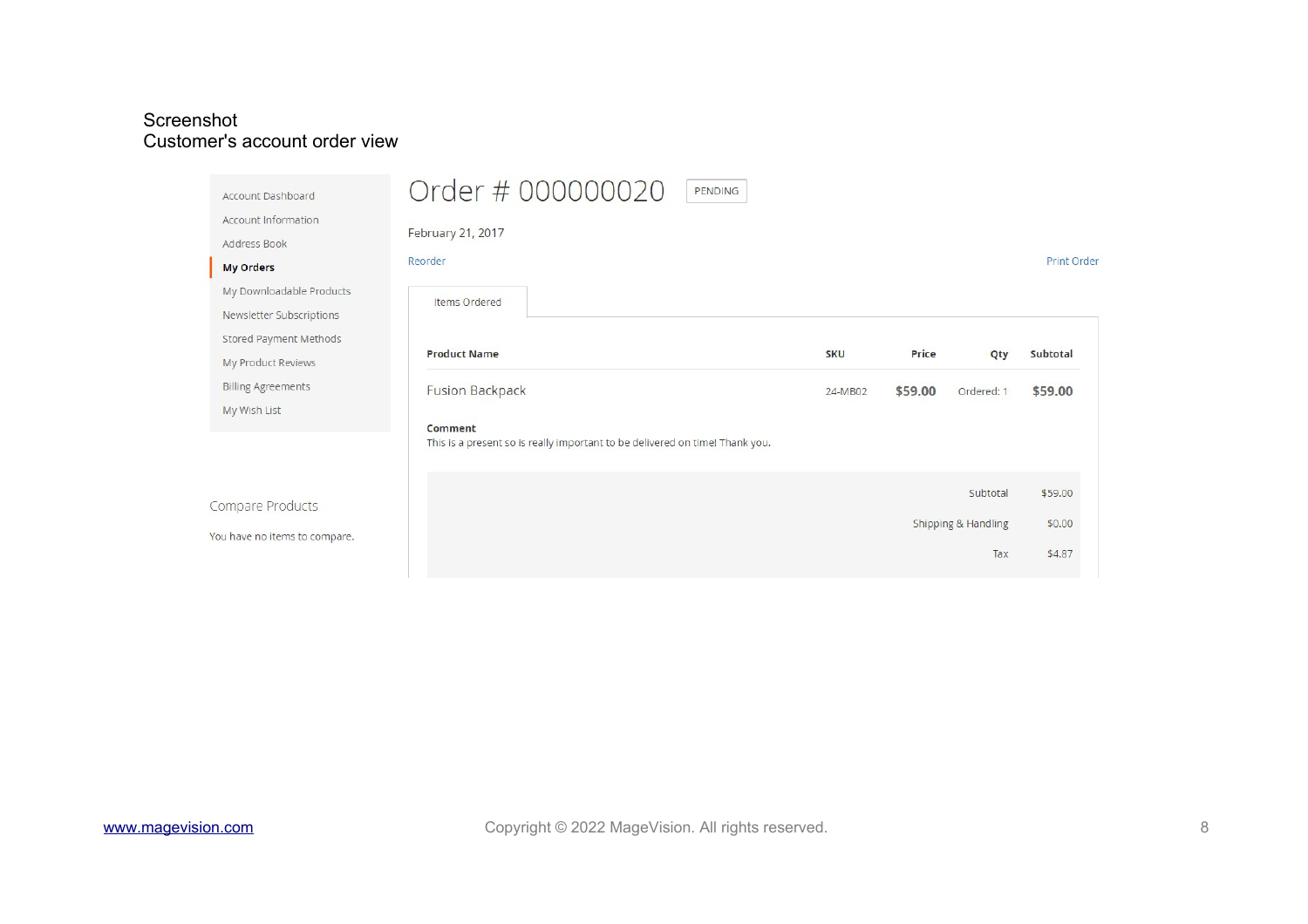# Screenshot Magento admin order view

| $\mathbf{r}$<br>DASHBOARD<br>\$             | #000000020 |                                                                                                                             | $\leftarrow$ Back     | Cancel                   | <b>Send Email</b> |           | Hold                | Invoice              | Ship           | Reorder                          | Edit                       |
|---------------------------------------------|------------|-----------------------------------------------------------------------------------------------------------------------------|-----------------------|--------------------------|-------------------|-----------|---------------------|----------------------|----------------|----------------------------------|----------------------------|
| SALES<br>Ŵ<br><b>PRODUCTS</b>               |            | Items Ordered                                                                                                               |                       |                          |                   |           |                     |                      |                |                                  |                            |
| ŵ<br><b>CUSTOMERS</b>                       |            | Product                                                                                                                     | Item<br><b>Status</b> | Original<br><b>Price</b> | <b>Price</b>      | Qty       | <b>Subtotal</b>     | Tax<br><b>Amount</b> | Tax<br>Percent | <b>Discount</b><br><b>Amount</b> | <b>Row</b><br><b>Total</b> |
| ◀<br><b>MARKETING</b><br>$\square$          |            | <b>Fusion Backpack</b><br><b>SKU: 24-MB02</b><br>Comment:<br>This is a present so is really<br>important to be delivered on | Ordered               | \$59.00                  | \$59.00           | Ordered 1 | \$59.00             | \$4.87               | 8.25%          | \$0.00                           | \$63.87                    |
| <b>CONTENT</b><br>d.<br><b>REPORTS</b><br>伵 |            | time! Thank you.                                                                                                            |                       |                          |                   |           |                     |                      |                |                                  |                            |
| <b>STORES</b><br>₩                          |            | <b>Order Total</b>                                                                                                          |                       |                          |                   |           |                     |                      |                |                                  |                            |
| SYSTEM                                      |            | Notes for this Order                                                                                                        |                       |                          |                   |           | <b>Order Totals</b> |                      |                |                                  |                            |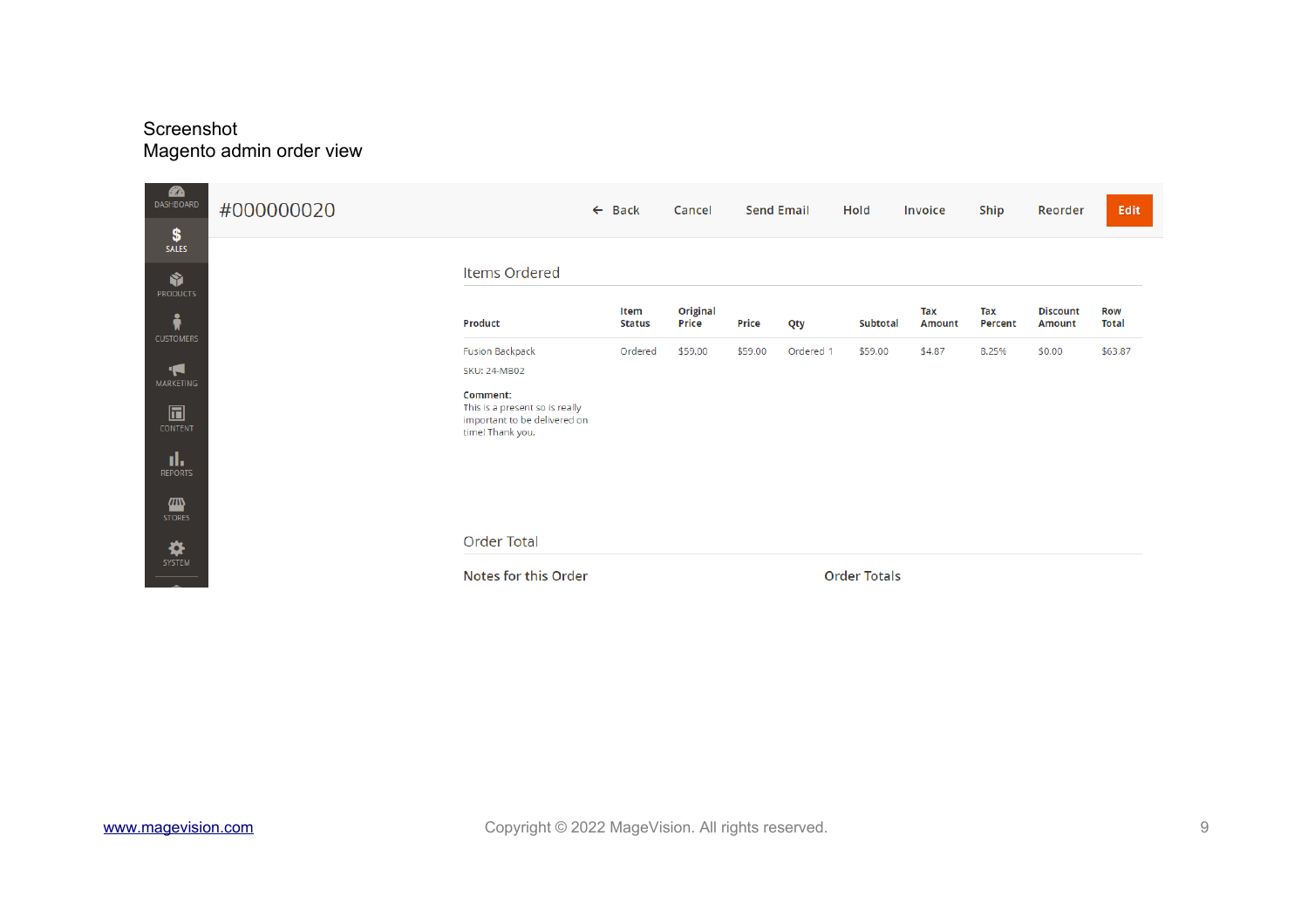#### Screenshot Order confirmation email

Veronica Costello.

Thank you for your order from Main Website Store. Once your package ships we will send you a tracking number. You can check the status of your order by logging into your account.

If you have questions about your order, you can email us at support@example.com.

# Your Order #000000023

#### **Billing Info**

#### Shipping Info

**Shipping Method** 

Flat Rate - Fixed

Veronica Costello Veronica Costello 6146 Honey Bluff Parkway 6146 Honey Bluff Parkway Calder, Michigan, 49628-7978 Calder, Michigan, 49628-7978 **United States United States** T: (555) 229-3326 T: (555) 229-3326

#### **Payment Method**

Check / Money order

#### **Items**

#### **Fusion Backpack**

**SKU: 24-MB02** 

Qty Price 1 \$59.00

# Comment: This is a present so is really important to be delivered on time! Thank you.